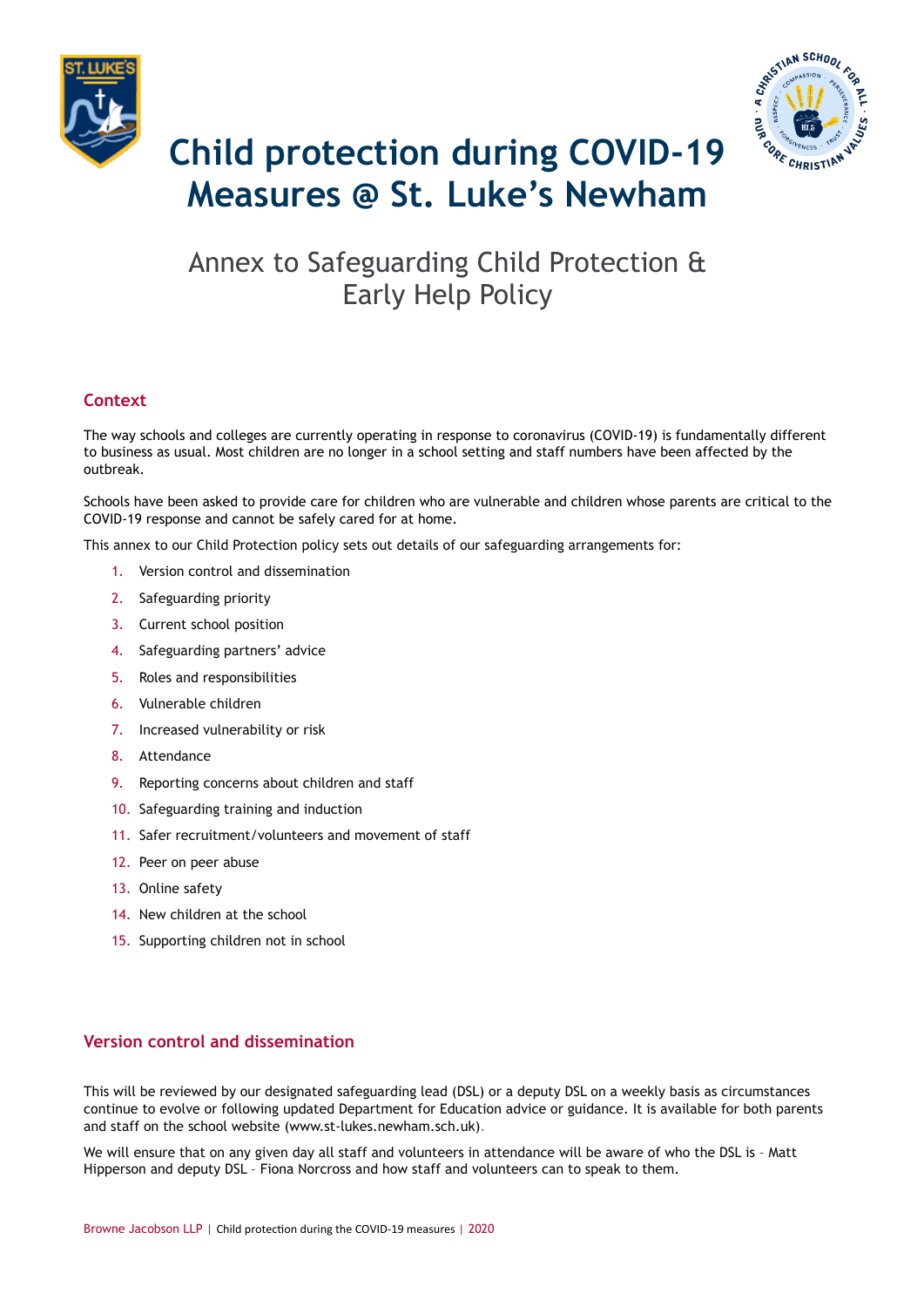# **Safeguarding priority**

During these challenging times the safeguarding of all children at our school – whether they are currently at home or in attendance – continues to be our priority. The following fundamental safeguarding principles remain the same:

- the best interests of children continue to come first
- if anyone in our school has a safeguarding concern, they will act immediately
- a designated safeguarding lead (DSL) or deputy DSL will always be available
- no unsuitable people will be allowed to gain access to children
- children should continue to be protected when they are online.

# **Current school position**

*We remain open for the children of keyworkers and some vulnerables (those with EHC plas and HNF as well as some targeted children) those staff not isolating have been put into 2 teams working Mon-Fri every other week and safeguarding ratios whether DSL or First Aid have been met.*

Any staff and volunteers attending on site from outside our school will complete an induction to ensure they are aware of safeguarding risks and know how to act if they have concerns.

#### **Safeguarding partners' advice**

We continue to work closely with our three safeguarding partners, and we will ensure this annex is consistent with their advice. This will include expectations for supporting children with education, health and care (EHC) plans, the local authority designated officer and children's social care, reporting mechanisms, referral thresholds and children in need. The current advice is below.

#### **Roles and responsibilities**

The roles and responsibilities for safeguarding in our school remain in line with our Child Protection Policy.

Our DSL or deputy DSL will be available on site during the school day. Where this is not possible, we will:

have a trained DSL or deputy DSL available by phone and/or online video

Where our DSL or a deputy DSL cannot be on site, then in addition to one of the above options we will also ensure a senior leader from the school takes responsibility for co-ordinating safeguarding on site.

#### **The designated safeguarding lead (DSL) for child protection is Matt Hipperson**

Contact details: email: matt.hipperson@st-lukes.newham.sch.uk

#### tel: **07492333140 & 02074763559**

**The deputy designated lead(s) is Fiona Norcross**

Contact details: email: [Fiona.norcross@st-lukes.newham.sch.uk](mailto:Fiona.norcross@st-lukes.newham.sch.uk) 02074763559

# **Vulnerable children**

Vulnerable children include those who have a social worker and those children and young people up to the age of 25 with education or health care (EHC) plans or in the Newham context those with High Needs Funding (HNF).

Those who have a social worker include children who have a child protection plan and those who are looked after by the local authority. A child may also be deemed to be vulnerable if they have been assessed as being in need or otherwise meet the definition in section 17 of the Children Act 1989.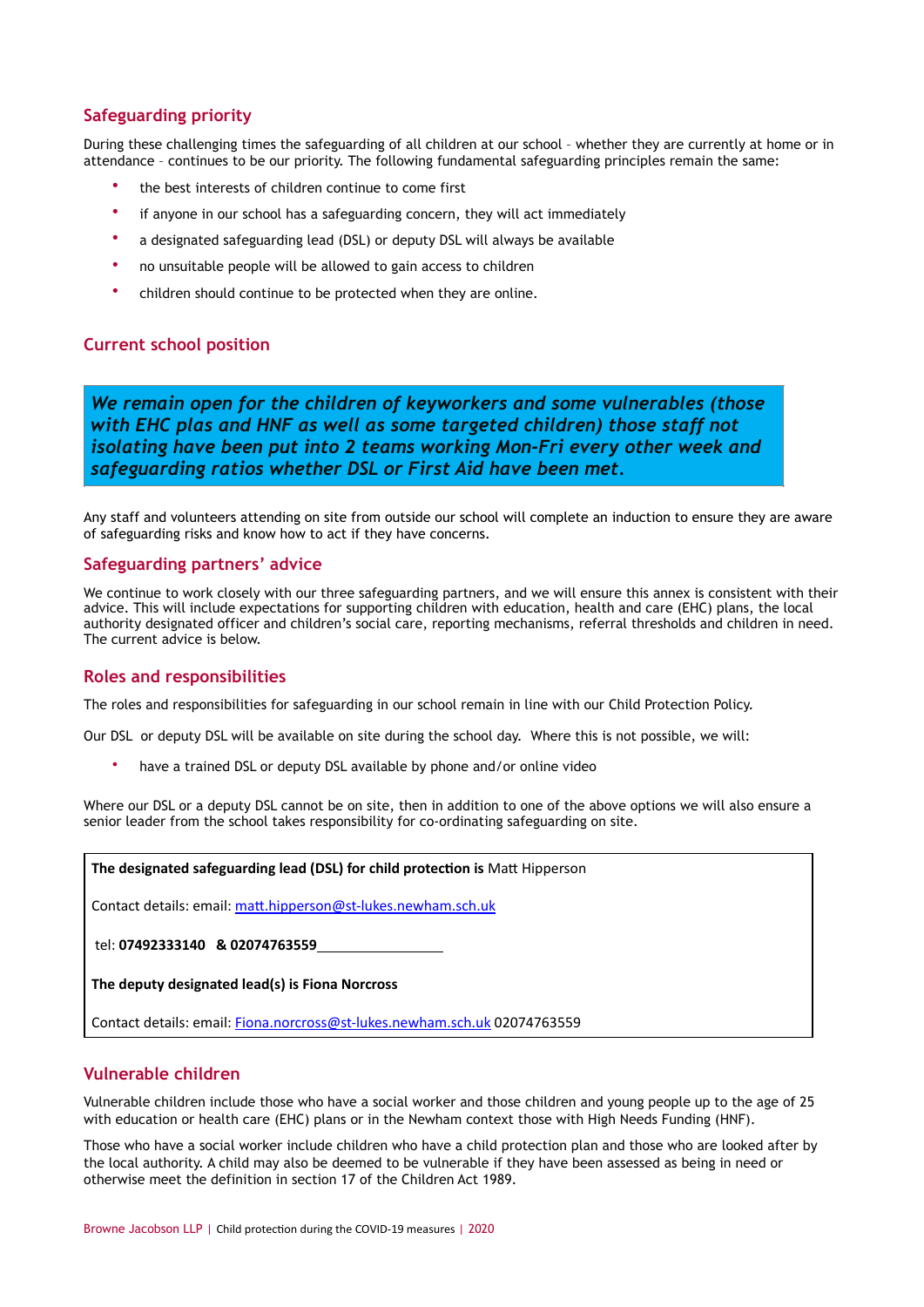There is an expectation that vulnerable children who have a social worker will attend school, so long as they do not have underlying health conditions that put them at risk. Where a parent does not want their child to attend school, and their child is considered vulnerable, we will discuss this with the social worker and explore the reasons for this directly with the parent.

Those with an EHC plan will be risk-assessed in consultation with the local authority and parents to decide whether they need to continue to be offered a school place in order to meet their needs, or whether they can safely have their needs met at home. This could include, if necessary, carers, therapists or clinicians visiting the home to provide any essential services. Many children and young people with EHC plans can safely remain at home.

We will encourage our vulnerable children and young people to attend a school, including remotely if needed.

Senior leaders in our school, especially the DSL (and deputies) know who our most vulnerable children are, and they have the flexibility to offer a place to those on the edge of receiving children's social care support.

We will continue to work with children's social workers and the local authority virtual school head (VSH) for lookedafter and previously looked-after children.

#### **Increased vulnerability or risk**

Negative experiences and distressing life events, such as the current circumstances, can affect the mental health of pupils and their parents. Staff will be aware of this in setting expectations of pupils' work where they are at home. Where we are providing for children of critical workers and vulnerable children on site, we will ensure appropriate support is in place for them.

Our staff and volunteers will be aware of the mental health of [children](https://safeguarding.network/safeguarding-resources/specific-risks-children-additional-needs/mental-health/) and their [parents and carers](https://safeguarding.network/safeguarding-resources/parental-issues/parental-mental-ill-health/) and will contact the DSL or a deputy if they have any concerns.

#### **Attendance**

Where a child is expected but does not arrive at school, we will follow our attendance procedure and attempt to contact the family. If contact cannot be made, the DSL or a deputy DSL will be informed.

The DSL or a deputy will attempt to contact the parents through various methods, such as telephone, FaceTime, Skype or by contact a relative in the first instance. If contact cannot be made or if the DSL or a deputy DSL deems it necessary, we will undertake a home visit or ask an appropriate agency to do so. A risk assessment will be carried out before any such visit is made to ensure staff the family are not put at risk.

Where a vulnerable child does not take up their place, we will notify their social worker.

#### **Reporting concerns about children or staff**

The importance of all staff and volunteers acting immediately on any safeguarding concerns remains. Staff and volunteers will continue to follow our Child Protection procedures [insert link] and advise the DSL of any concerns they have about any child, including those who are not attending school.

The varied arrangements in place as a result of the COVID-19 measures do not reduce the risks that children may face from staff or volunteers. As such, it remains extremely important that any allegations of abuse made against staff or volunteers attending our school are dealt with thoroughly and efficiently and in accordance with our Whistleblowing Policy (on website) and LBN Staff disciplinary code.

## **Staff training and induction**

For the duration of the COVID-19 measures, our DSL and deputy DSLSs are unlikely to receive their refresher training. In line with government guidance, our trained DSLs and deputy DSLs will be classed as trained even if they cannot receive this training.

All current school staff have received safeguarding training and have read Part One and Annex A of Keeping Children Safe in Education. When new staff are recruited or volunteers join us, they will receive a safeguarding induction in accordance with our Child Protection Policy.

If staff from another setting attend the school site then, in line with government guidance, we will not undertake any additional safeguarding checks if the setting providing those staff confirm that:

- the individual has been subject to an enhanced DBS and children's barred list check and, that in the opinion of that setting, nothing resulted from those checks that provided any caused for concern
- there are no safeguarding investigations into the conduct of that individual
- the individual remains suitable to work with children.